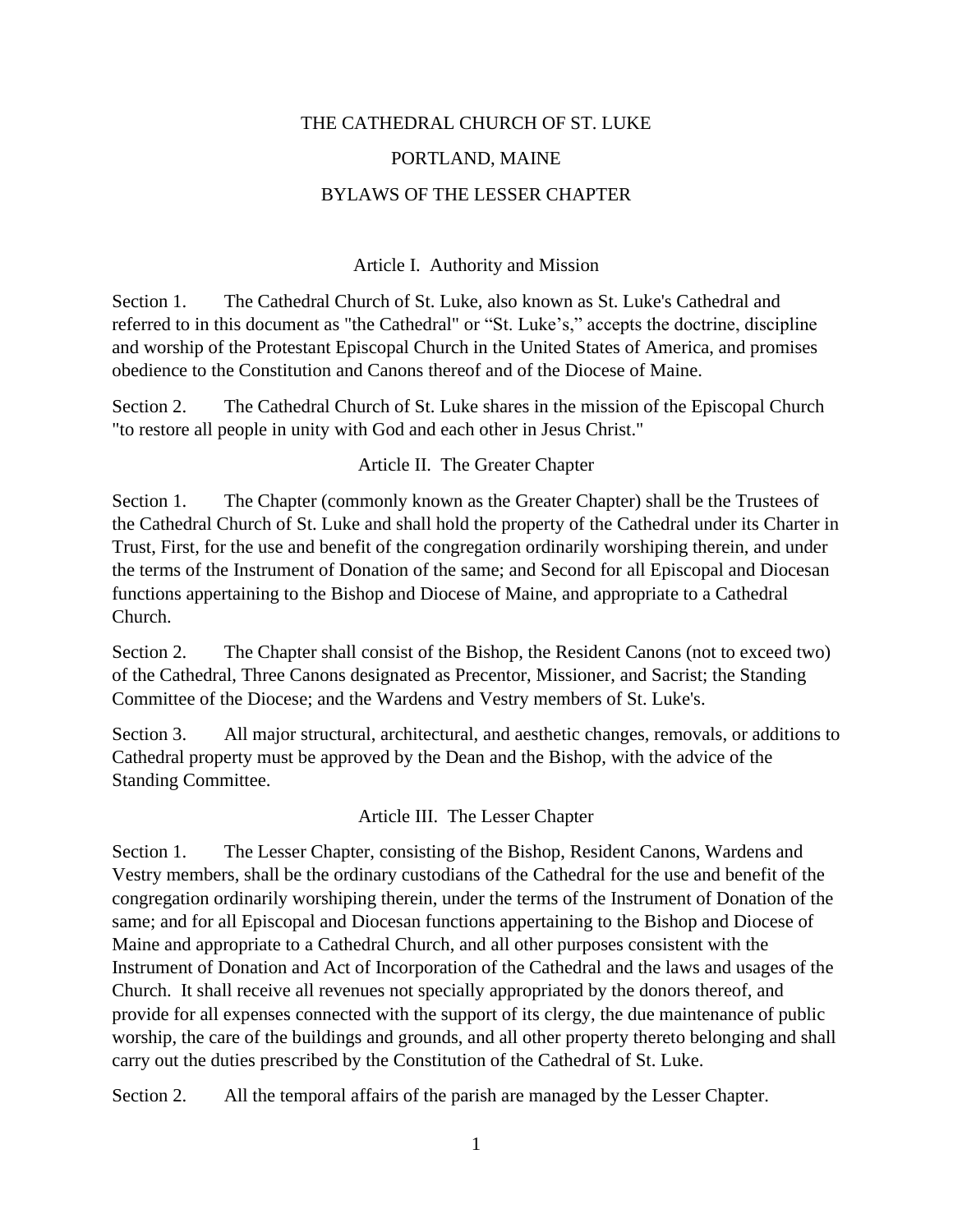Section 3. To be a voting member of the Cathedral Church of St. Luke at meetings of the parish, a person must be at least 15 years of age; during the previous three months have been a stated worshipper in the church and a stated contributor to its support; and have signed a declaration signifying the intention to be attached to the church.

Section 4. To serve as a member of the Vestry or a Warden, a person must be a voting member of the Cathedral, provided however*,* that to serve as a Warden, a person must be at least 20 years of age.

Section 5. A. Regular meetings of the Lesser Chapter shall be held monthly; provided, however, that meetings in July and August may be omitted. Robert's Rules of Order shall be followed. Special meetings may be called on one week's notice by the Bishop, Dean, or any two members. The Lesser Chapter may provide that meetings may be held electronically. The Dean may appoint or invite representatives of various ministries to attend meetings giving them voice but not vote. Meetings are open to voting members of St. Luke's, unless otherwise stated by the Bishop, Dean or Wardens.

B. The Bishop, the Resident Canons, Wardens (2), and the elected members of the Vestry (9) are voting members of the Lesser Chapter. The Clerk, the Treasurer, and assisting clergy are ex officio members of the Lesser Chapter, but are not by virtue of their office alone voting members.

C. A quorum is required to transact the business of the Lesser Chapter. A quorum shall consist of six (6) voting members of the Lesser Chapter, provided that such quorum shall include the Bishop, Dean, or one of the Wardens.

D. At the first meeting of the Lesser Chapter following the Annual Parish Meeting a member of the parish shall be appointed Clerk to serve for one year, or until a successor is appointed. The Clerk shall keep the records of the meetings and act as secretary to the Lesser Chapter. A vacancy may be filled by the appointment of a Clerk at any meeting of the Lesser Chapter.

E. At the first meeting of the Lesser Chapter following the Annual Parish Meeting a member of the parish shall be appointed Treasurer to serve for one year or until a successor is appointed. A vacancy may be filled by the appointment of a Treasurer at any meeting of the Lesser Chapter. The Treasurer shall oversee the finances of the Cathedral Parish, and give a written report of all receipts and expenditures at each regular meeting of the Lesser Chapter. The Treasurer shall be bonded. The Treasurer reports to the Lesser Chapter and serves on the Finance and Endowment Committees.

Section 6. A. The Standing Committees of the Lesser Chapter are Finance, Stewardship, Endowment, Building and Grounds, and Memorial Garden and Columbarium. Chairs of the Standing Committees are appointed by the Dean. Each Standing Committee shall have at least one member who is a Vestry Member.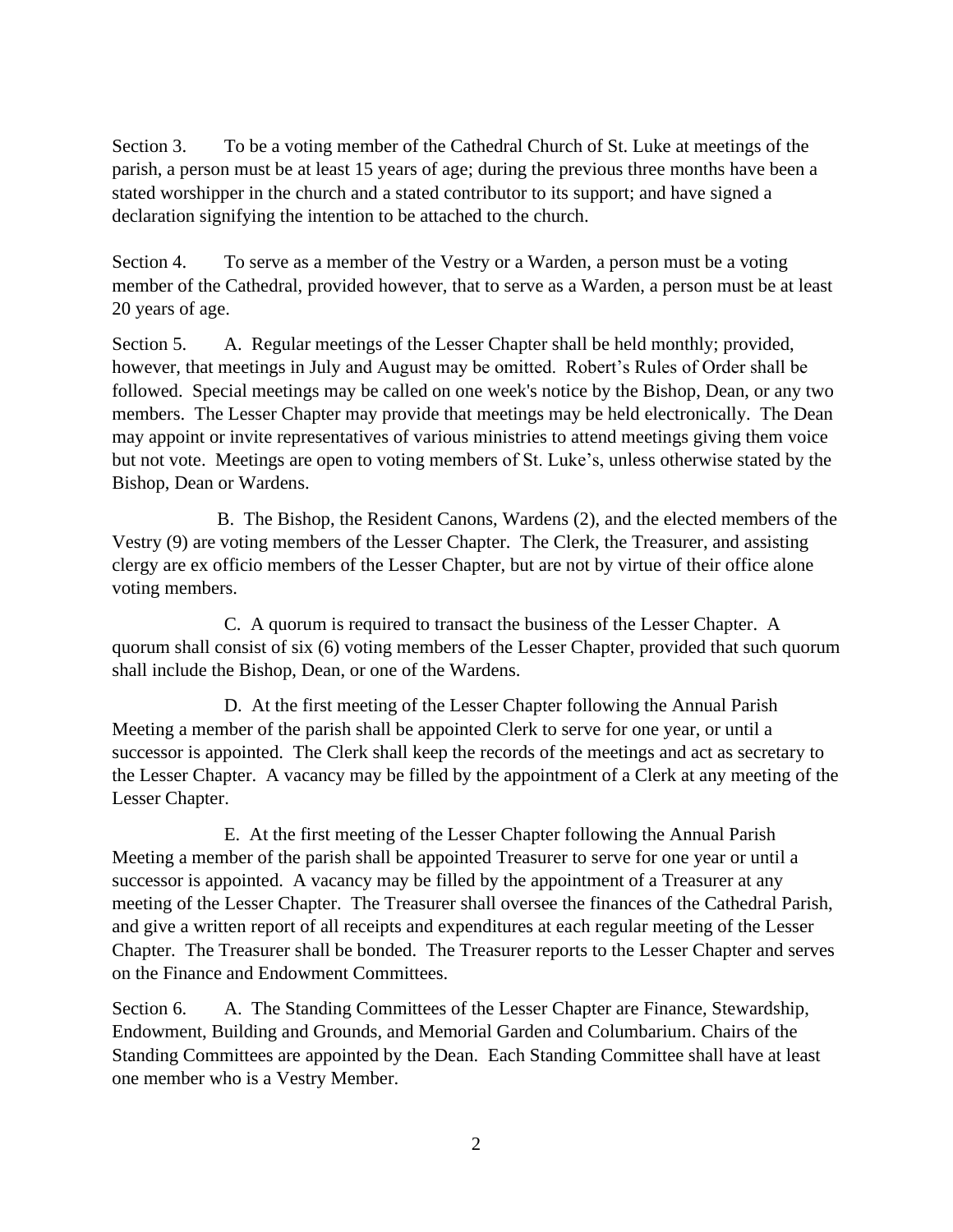B. Special Committees. Special Committees may be authorized by the Dean or Lesser Chapter as the occasion demands. Their activities shall be limited to the purposes for which they are authorized. Each Special Committee shall report to the appropriate Standing Committee, or directly to the Lesser Chapter or Clergy, as authorized by the creation of the Special Committee.

C. The Bishop, Dean, and Wardens shall be members ex officio of each committee. Each committee may establish and dissolve such subcommittees as it deems necessary.

Section 7. A. The Annual Parish Meeting shall be held at a time and place to be fixed by the Lesser Chapter. At least thirty days' notice of such Annual Parish Meeting shall be made in the Sunday Bulletin, electronic communications and at regular services. Notice shall include the time and place of the meeting, the offices that are vacant for which elections will be held, the budget, and other business to be brought before the congregation. The Lesser Chapter may provide that the meeting may be held electronically.

B. A Nominating Committee shall be constituted to select new members of the Vestry, Wardens, delegates to the Diocesan Convention and other elected positions. The Nominating Committee will be composed of the Outgoing Warden, Outgoing Vestry members and the Dean. The Committee will present a slate of Warden, Vestry and delegate nominees to the Lesser Chapter for approval at the meeting prior to the time frame required by the Annual Parish Meeting, provided, however, that such a slate will not preclude nominations from the floor.

C. There shall be a Senior Warden and a Junior Warden. One Warden shall each year be elected to a term of two years. In addition to other duties, the Junior Warden's responsibilities include the oversight of property. No person shall serve as a Warden for more than two consecutive full two-year terms. Vacancies may be filled at an Annual or Special Parish Meeting, or at any meeting of the Lesser Chapter.

D. The Vestry is composed of three classes of three members each, a class to be elected at each Annual Parish Meeting to serve for three years. No member, having served two full terms, is eligible for re-election until after the expiration of one year. Vacancies occurring before the expiration of such term of office shall be filled by election at an Annual or Special Parish Meeting. A vacancy shall be created by the election of any Vestry member as Warden.

Section 8. The fiscal year of the Lesser Chapter shall be from January 1 to December 31 of each year.

## Article IV. Amendments

Section 1. These Bylaws may be amended at any meeting of the Lesser Chapter, subject to the approval of the Bishop, provided notice of the proposed amendment has been given at least 30 days in advance.